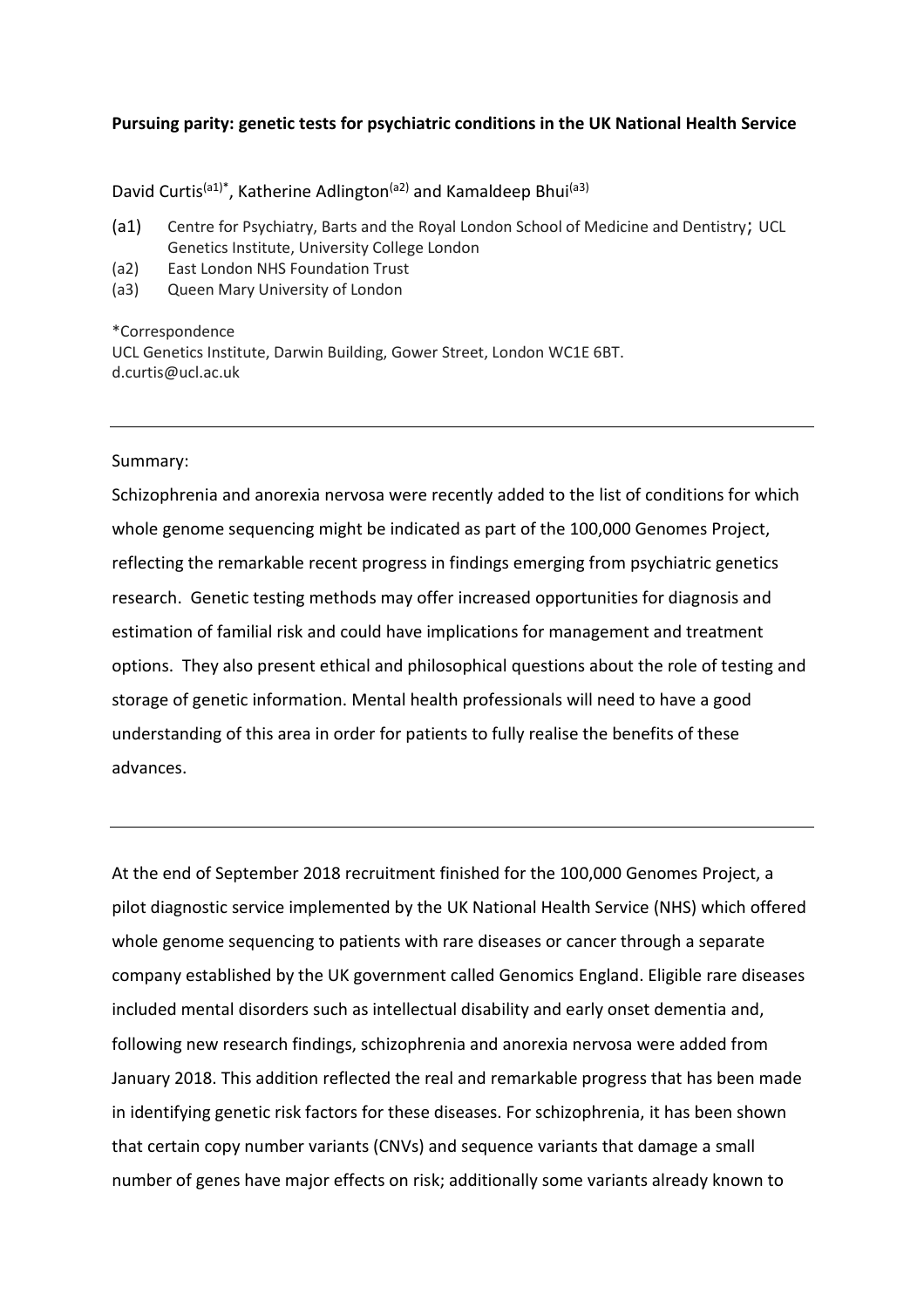cause intellectual disability may have schizophrenia as a phenotype (1,2). For anorexia nervosa, a recent genome wide association study has shown that genetic risk is shared not only with schizophrenia but also with risks associated with markers of metabolic disorders such as high-density lipoprotein cholesterol and body mass index (3). For both diagnoses, inclusion criteria were specified with the aim of making it more likely that an identifiable genetic cause would be found – for schizophrenia that additional features such as early onset, neurological signs or dysmorphism were present; for anorexia that the condition was severe and familial.

Although recruitment to the 100,000 Genomes Project has now finished, the results from sequencing these subjects are awaited and these results will inform decisions regarding which genetic tests which will be provided by the newly established NHS Genomic Medicine Service. These tests are listed in National Genomic Test Directories and, of relevance to psychiatrists, the first versions of these already provide for microarray testing for autism or mild intellectual disability and whole genome sequencing for more severe forms of intellectual disability and for dysmorphism syndromes thought likely to be monogenic (*<https://www.england.nhs.uk/publication/national-genomic-test-directories>*). It is expected that further indications for testing, such as microarray testing for schizophrenia CNVs, will be added as new evidence is evaluated.

With the current state of knowledge, the proportion of patients with mental illness in whom a "probable genetic diagnosis" will be made is likely to be low. A recent study found that it was possible to detect a pathogenic CNV in 2.8% of participants with schizophrenia without intellectual disability , though this figure rose to 24.2% with co-morbid intellectual disability (4). In the future, when further genetic risk variants are characterised, it will be possible to re-examine stored DNA sequence and identify the patients carrying them and make retrospective diagnoses. Thus, it is reasonable to expect that over time the diagnostic yield will increase. Even for those patients in whom a diagnosis relevant to the psychiatric condition cannot be made there may still be benefits from "secondary findings" of genomic sequencing, consisting of the detection of important genetic variants having actionable medical consequences such as increasing risk of cancer. Again, as genetic knowledge increases it is likely that the overall benefit from such findings will also grow. However, it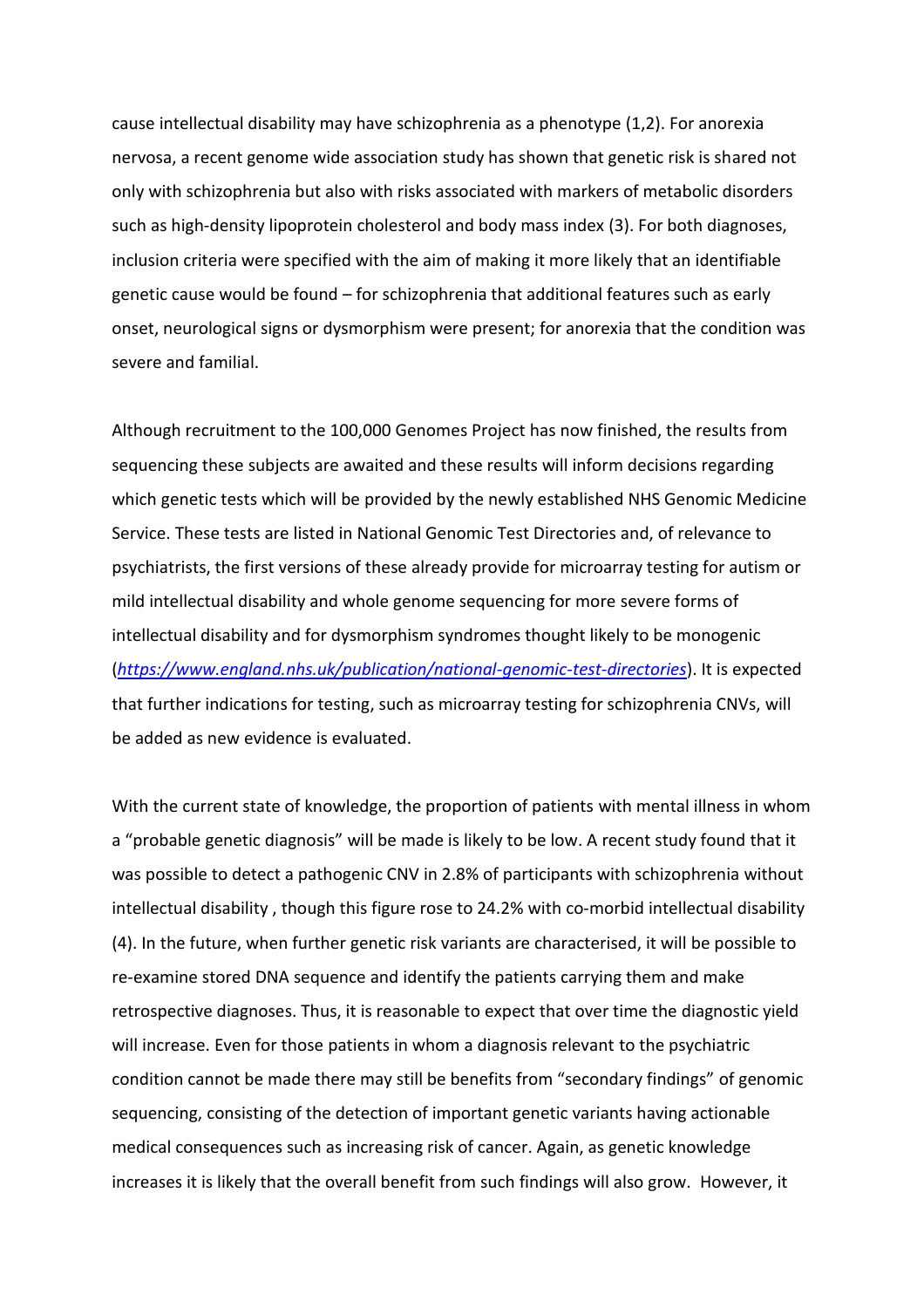will be important that patients are aware of such possible outcomes and that appropriate processes of gaining valid consent are developed.

Although the future looks promising, it would currently be over-optimistic to expect that identification of specific genetic variants would at this stage guide, for example, choices around which antipsychotic to use. However concrete benefit could certainly come in terms of a clearer understanding of familial risk. Where a *de novo* variant is identified one may be able to reassure relatives that nobody else in the family is at increased risk of developing the illness. Alternatively, if a variant is inherited then it will become possible to provide clear information about risk to patients and their families and offer genetic testing to, for example, siblings. Sometimes a variant may be associated with other potential health problems, for example, a finding of a 22q11 deletion (DiGeorge syndrome) could lead to screening for cardiac abnormalities and registration with the National Congenital Anomaly and Rare Disease Registration Service.

The more important benefits of genetic testing for psychiatric disorders may be less tangible. For some patients, presently a minority, a clear genetic diagnosis will be made that allows the patient and those around them to ascribe their illness to a specific, physical cause. Even if this might not have material effects on the management plan we argue that, for some patients, there is an intrinsic value in "having a diagnosis". For some physical illnesses the diagnosis can have little in the way of practical implications but may still provide an explanation and validation of the sick role. In the context of psychiatric illness, where lack of insight and poor compliance can be problematic, there may be a special benefit in being able to provide the patient and those around them with information about a concrete medical explanation which has led them to experience frightening symptoms. Potentially, ascribing illness to a more clearly defined physical cause could reduce stigma. Here, we see that the attempt to provide a diagnosis represents a manifestation of "parity of esteem" between mental and physical illness. People with mental illness are entitled to all appropriate and available tests to investigate the cause of their condition, just as those presenting with a physical health condition would be. We might anticipate that when a clear molecular genetic diagnosis can be made for a condition such as schizophrenia, which often attracts diagnostic uncertainty, then this may lead to improved engagement and shared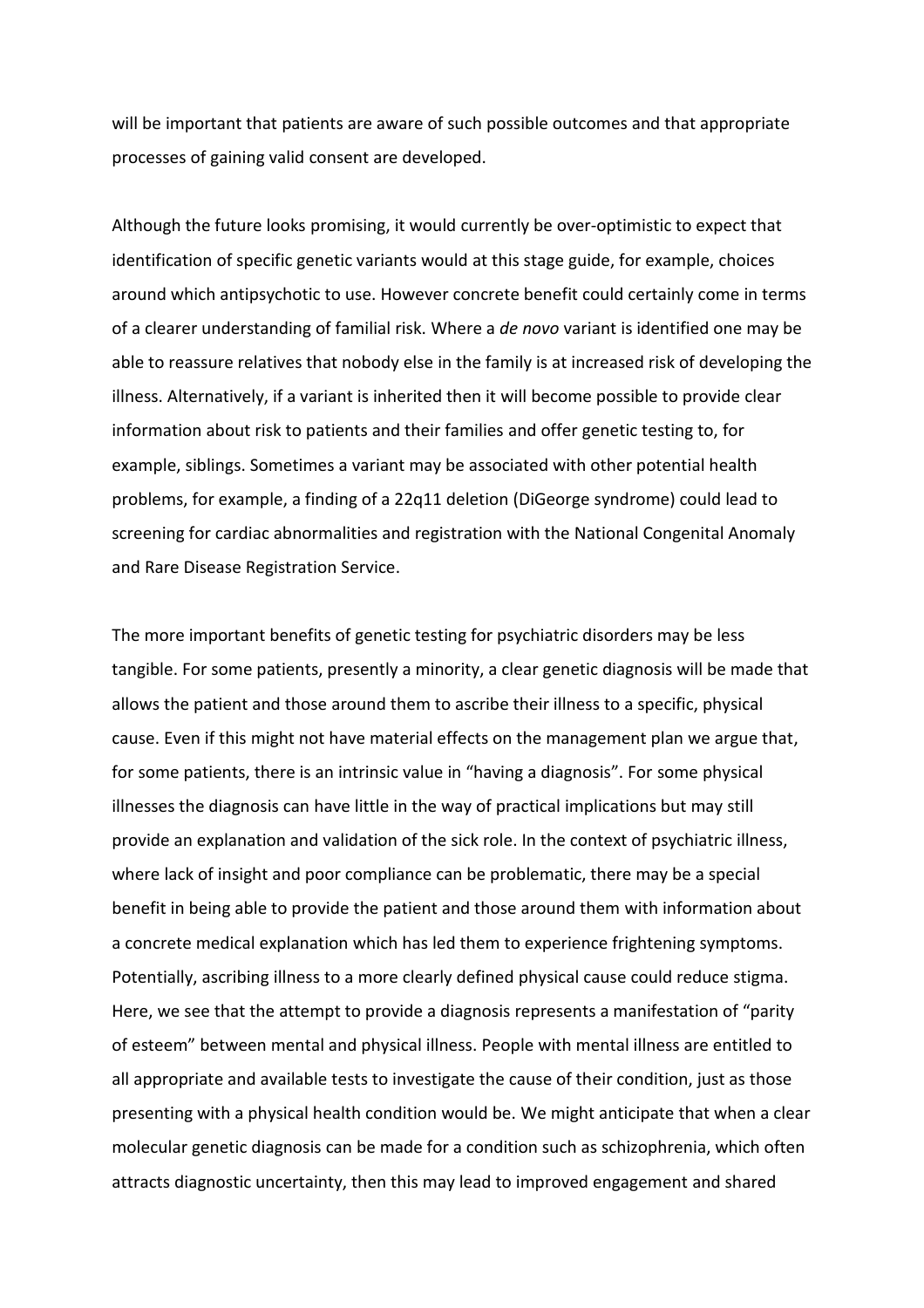decision making. This may extend to refining the care process and precision in prescribing effective medication. Arguably, even when no genetic diagnosis is achieved then the very act of testing can send a clear message that the clinician believes that biological factors are important, that the illness is "real" and that devising a management plan which includes medical treatment is as appropriate as it would be for a "physical" illness such as asthma or diabetes. Although it is argued by some that a biological causal explanation could actually increase stigma, ultimately having clear evidence for a particular aetiology for certain patients might prove preferable to simply having a variety of optional explanatory models on offer.

Till now, few psychiatric patients have been offered genetic testing or been given much information about genetic risks. Clinicians themselves may have little awareness that for some patients such testing can give them helpful explanations about causation, and may also support them to manage other health issues. However this situation will inevitably change, as indeed is the case for a range of physical diseases. Such change will necessitate making use of innovative techniques for data gathering, storage and sharing between primary and secondary care. Thus this also bodes well for the integration of care systems to improve physical and mental health.

There are ethical and philosophical issues that need exploration and further research is needed to explore the role for testing and appropriate forms of information sharing. How will these new practices be implemented in culturally diverse settings, with contrasting levels of resource, health literacy and access to basic care systems? A study of the effects of genetic counselling for severe mental illness showed benefits in terms of increased knowledge but not stigma or perceived control (5). As genetic testing is rolled out it will be important to formally evaluate outcomes so that its advantages and disadvantages can be properly characterised. It will also be helpful to assess attitudes of patients and clinicians to testing, particularly when these may act as potential barriers, or indeed involve patients in the design and development of genetic testing pathways. Will patients have concerns about their DNA sequence being stored and contributing to a wider understanding of how genetic variation impacts on health? Will clinicians feel confident about the level of information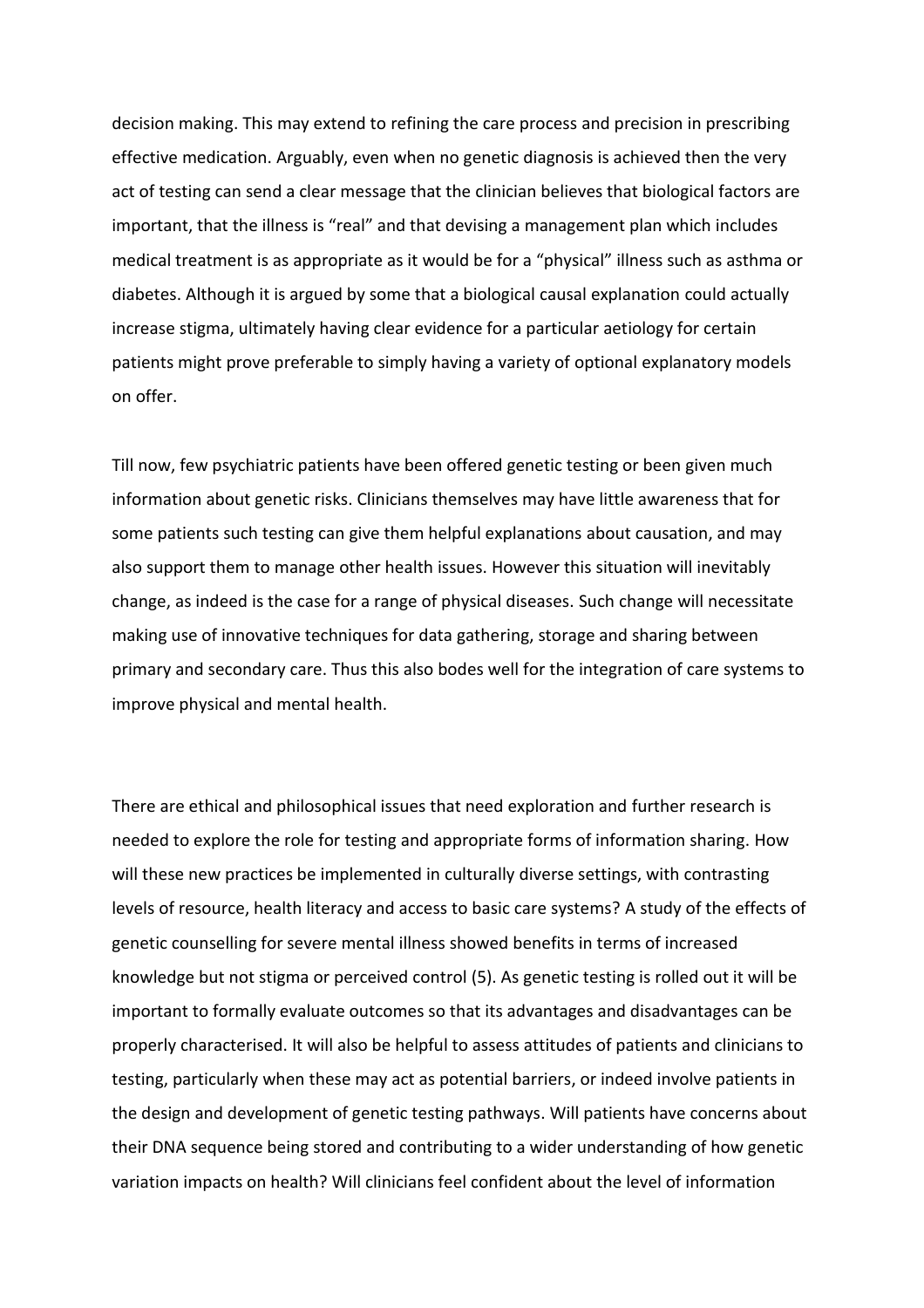they are providing and with justifications for referral to clinical genetics services? Do they have concerns about their ability to work alongside clinical genetics services in assisting the patient and those around them to correctly understand, interpret and share the results of testing? Will the attribution of mental illness to a genetic cause reduce stigma or increase it? How will genetic information be routinely incorporated into the care plan approach and electronic data with all the concerns around information governance and commercial exploitation? A robust programme of research will be required to address these questions.

Psychiatrists in the NHS now have an opportunity to take advantage of the latest medical technology and refer appropriate patients for genetic testing. In doing so, they can send the clear message that they believe that psychiatric disorders can at least sometimes be due to genetic abnormalities and that there is value in identifying them. Patients have the right to be given the opportunity to access the best science, technology and clinical information systems, in order to understand as much as is currently possible about the nature of their own health problems. Although clinical genetics services will have a role, it seems certain that both medical and non-medical mental health professionals will need to improve their understanding of medical genetics and the ethical considerations around sharing genetic information. Training in this area is an issue which the Royal College of Psychiatrists should address as a high priority if psychiatric patients are to fully share the benefits of scientific progress.

## **References**

- 1. Singh T, Walters JTR, Johnstone M, Curtis D, Suvisaari J, Torniainen M, et al. The contribution of rare variants to risk of schizophrenia in individuals with and without intellectual disability. Nat Genet. 2017 Jun 26;
- 2. Coelewij L, Curtis D. Mini-review: Update on the genetics of schizophrenia. Ann Hum Genet. Wiley/Blackwell (10.1111); 2018 Sep 1;82(5):239–43.
- 3. Duncan L, Yilmaz Z, Gaspar H, Walters R, Goldstein J, Anttila V, et al. Significant Locus and Metabolic Genetic Correlations Revealed in Genome-Wide Association Study of Anorexia Nervosa. Am J Psychiatry. 2017 Sep 1;174(9):850–8.